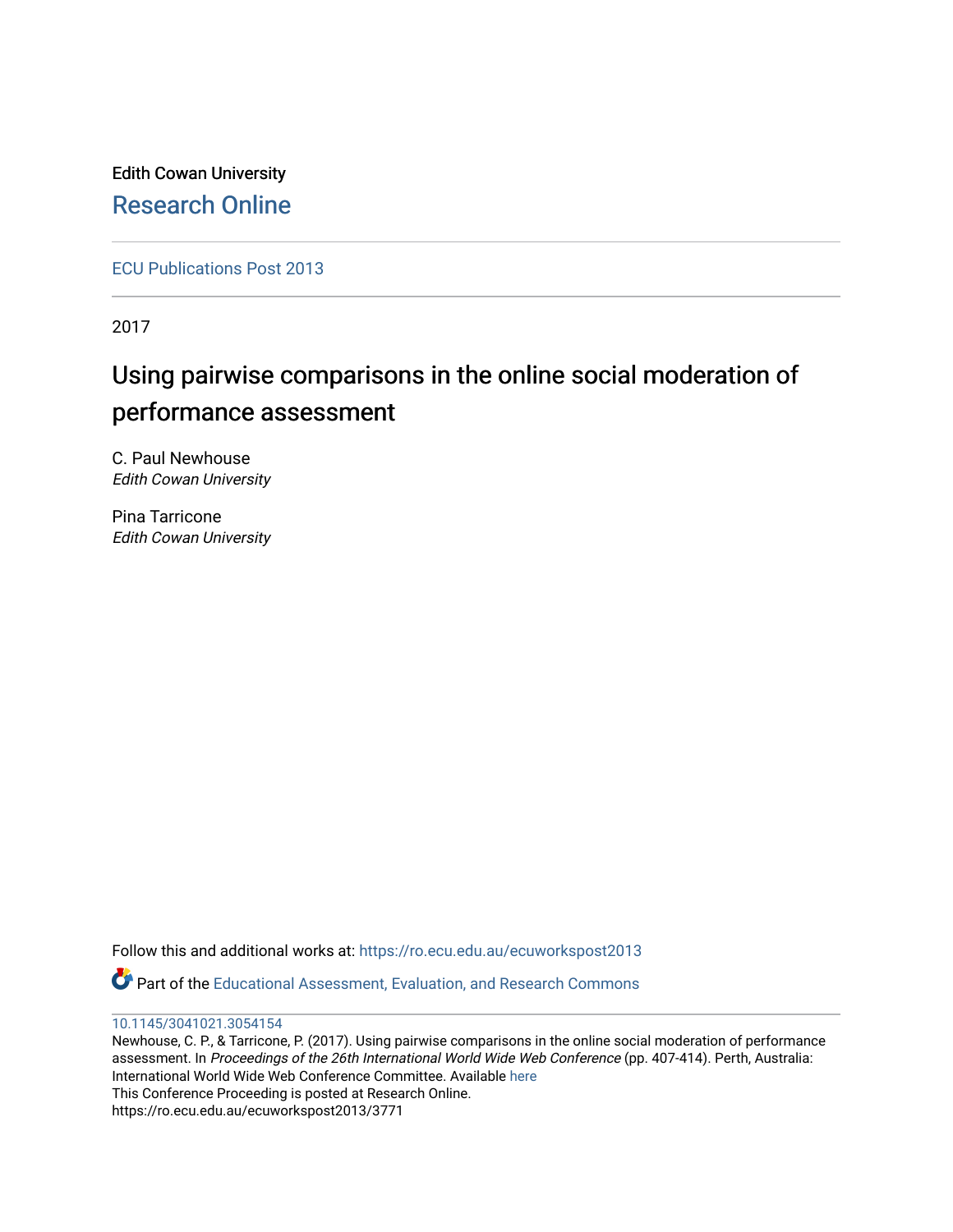# **Using Pairwise Comparisons in the Online Social Moderation of Performance Assessment**

C. Paul Newhouse School of Education, Edith Cowan University

p.newhouse@ecu.edu.au

## **ABSTRACT**

Assessing the performance of a student involves some form of judgement, and where more than one assessor is involved this usually requires some form of moderation to ensure consistent and fair results. Often this involves meetings or communication between assessors, which is referred to as social moderation. This paper reports on a study that investigated the use of online technologies to support a form of social moderation of artworks submitted for assessment in a senior secondary school course in Western Australia. Online systems were used to facilitate communications and provide access to digital representations of the submissions along with assessment tools. In particular a pairwise comparison judging online tool was used. This approach to social moderation was tested in a realistic context involving a sample of 12 teachers from rural schools for whom face-to-face meetings would be difficult. The aim was to investigate whether the use of these online systems would support good moderation outcomes and valuable professional learning for those involved. The study found that this approach to online social moderation was feasible, and participants perceived that it had improved the consistency of their judgements because they had developed an improved understanding of the assessment criteria and standard of work. However, analysis of scores and reliability data suggested some were not adequately consistent, and it was likely that this was due to their inexperience in assessing such work. Therefore some changes to the processes of this form of online social moderation were recommended.

# **Keywords**

Online moderation; computer-supported assessment; online communications

# **1. INTRODUCTION**

In every formal learning setting some form of assessment is used to determine the achievement of students. Typically one of the key sets of processes concern judging the student's performance on the assessment, often to generate a score or grade. Where the assessment is high-stakes there are often many assessors involved and there is the need for some form of moderation to ensure the outcome is valid, reliable and fair. Traditionally this has used either statistical methods or face-to-face meetings between assessors to reconcile judgements. Such meetings often

© 2017 International World Wide Web Conference Committee (IW3C2), published under Creative Commons CC BY 4.0 License. *WWW 2017 Companion, April 3-7, 2017, Perth, Australia.* ACM 978-1-4503-4914-7/17/04. <http://dx.doi.org/10.1145/3041021.3054154>



Pina Tarricone School of Education, Edith Cowan University p.tarricone@ecu.edu.au

present logistical difficulties and challenges to generate reliable scores, particularly using analytical scoring using methods such as rubrics. It is likely that online communication and database systems could be used to address these problems. Therefore, we set out to investigate this potential in the final phase of a threeyear project into the use of digitized portfolios of creative work for high-stakes summative assessment in senior secondary schooling.

The aim was to focus on assessments that involved some form of practical performance where judgement would necessarily be highly subjective. Therefore, the course used was Visual Arts in the final year of secondary schooling. Online systems were used to enable assessors from any location to be involved in scoring and moderation processes. The use of online systems required that the performance of students on the assessment were represented digitally. From previous research [12; 13] we had found that the method of pairwise comparison (sometimes referred to as comparative pairs or comparative judgement) provided reliable scores where judgement of performance was highly subjective and online systems could be used to facilitate this method. We set out to use this method supported by online communication systems to facilitate an online social moderation exercise in Visual Arts. This paper now introduces online social moderation, then summarises the method for the study, followed by a discussion of the main findings concerning moderation.

## **2. ONLINE SOCIAL MODERATION AND PAIRWISE COMPARISON**

Where assessment outcomes rely on the judgements of assessors some form of moderation is usually applied, particularly for higher-stakes instances [5]. Often this will involve communication between assessors to arrive at a consensus outcome (e.g. score or grade). This social moderation approach has been used for many years to improve the reliability and validity of the outcomes of assessment. This has particularly been the case for more subjective judgements where assessors have difficulty with consistency. For example, a study by Van der Schaaf et al. [17] investigated the reliability and validity of judgements made by teachers using a set of assessment criteria in portfolio assessment. Their concern was that teachers would vary in their interpretation of the criteria. They found that teachers were more likely to apply criteria consistently, and reflect on their judgements, where they communicated their judgements with others rather than if they were not involved in a social moderation process.

Traditionally social moderation has involved face-to-face meetings to review student work and assessments, but this is logistically difficult [11]. Replacing these with online meetings and access to student work and assessor tools online should improve the feasibility of social moderation. Such an approach is termed online social moderation and may also provide professional learning for participants through a 'community of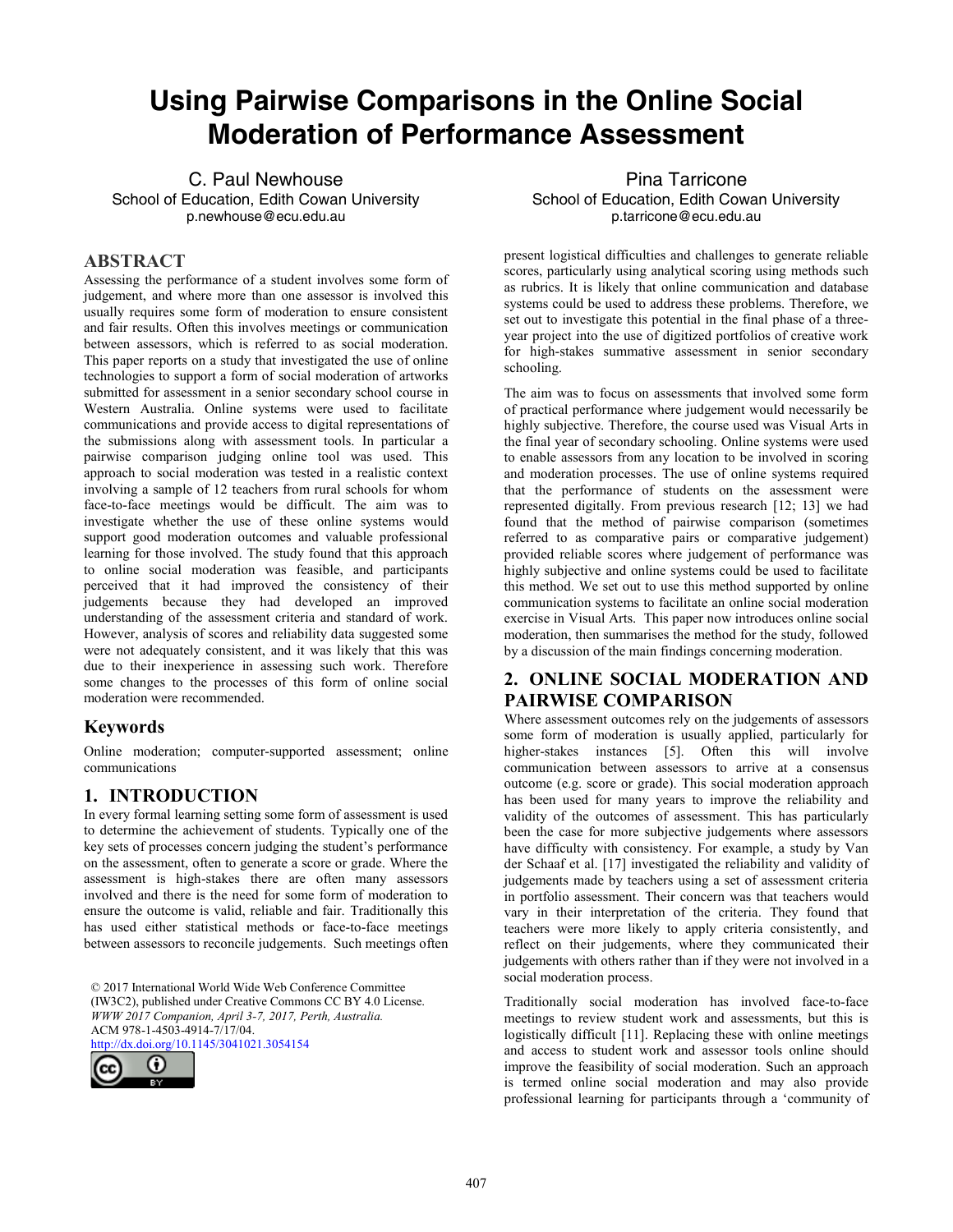practice' that is able to share expertise and develop better understandings of standards and assessment [2; 7; 16; 18]. Such online social moderation may use synchronous (e.g. conferencing) and/or asynchronous (e.g. email, scoring tools) online systems allowing teachers to be engaged no matter where they are located [2; 18].

The main aim of social moderation is to enhance the consistency of judgement of the standard of student work on an assessment. The purpose of facilitating social moderation with online systems for communication and data handling is to improve efficiency and participation. The benefits of online social moderation have been discussed but there has been little implementation or research [1; 2]. However, Adie, Klenowski and Wyatt-Smith [2] conducted research in Queensland with 50 teachers from 21 disparate rural schools. In this research moderation meetings were conducted using the WebEx videoconferencing system and the telephone. The findings were that a wider participation was encouraged; the consistency of judgements of standards improved and teacher understanding was enhanced. This added to the findings from an earlier study by Klenowski and Wyatt-Smith [10] and also found that participation in these moderation exercises helped some teachers adjust their teaching to better inform students of assessment.

There are many ways in which online social moderation could be constructed. For example, teachers could score their students' work using a rubric and then use online communication systems to share the work and their judgements with other teachers. However, for judgements that are necessarily highly subjective it is difficult to justify scores with reference to an absolute description such as in a rubric. It is readily argued that it is far easier to make consistent judgements and justify them where a comparison between two pieces of work is being made. In fact comparison is fundamental to all measurement, including educational assessment [3; 15]. The latent nature of ability means that comparisons cannot be deterministic but are probabilistic. Measurement of ability relies upon comparison to infer thresholds and form an interval scale. This is the rationale for considering the use of the pairwise comparison method of judging to score work that is highly subjective [6]. This method involves multiple assessors being allocated multiple pairs of student work to adjudge the better of each pair based on an agreed holistic criterion [14]. The results of these decisions are analysed using a dichotomous Rasch model to generate scores for each piece of work on an interval scale, along with measures of the reliability of those scores.

The pairwise comparisons method has only been practical to use for large samples  $(>=30)$  with the availability of online systems such as the Adaptive Comparative Judgement System (ACJS) [14] and the Pair-Wise Web Software [8]. Therefore, while for over a decade the method has been used on small samples for standards checking it is only relatively recently that this has been extended to trials on larger samples for ranking or scoring student performance on assessments. Some of the best-known examples are associated with the eScape project in the United Kingdom [9]. This project has demonstrated advantages of using the pairwise comparisons method for various types of performance, particularly where holistic judgements can be made based on digital representation of performance. They have found that the resulting scores are associated with high levels of reliability and assessors can readily be trained to implement the method.

It therefore is reasonable to suggest that it offers potential to include in online social moderation. However, there has been little use of pairwise comparison or these systems to support social moderation. Our study set out to investigate this approach to moderation with the aims of improving the reliability of scores and the knowledge and understanding of teachers for the assessment criteria and standards.

## **3. METHOD FOR THE STUDY**

This paper reports on aspects of the final phase of a three-year study that was conducted at the Centre for Schooling and Learning Technologies (CSaLT) at Edith Cowan University in collaboration with the School Curriculum and Standards Authority (SCSA) of Western Australia and supported by an Australian Research Council (ARC) Linkage research grant. The study sought to investigate the use of digitised portfolios of creative work for summative assessment. In the final third phase of the study the focus was on using online systems to support an approach to social moderation of judgements of the performance represented by the digitised portfolios. The overall research design of the study and results from the first two phases, in 2012 and 2013 respectively, have been previously reported [12; 13]. This paper provides some background information, such as the context and digitization of the portfolios, which is needed to make sense of the findings from the final phase of the study in 2014, specifically related to online social moderation.

## **3.1 Context for the study**

The study was set in Western Australia (WA) in the senior secondary courses of Visual Arts and Design that were part of the WA Certificate of Education (WACE) and were externally assessed for tertiary entrance. For the final phase of the study only the Visual Arts course was involved and therefore only this context is now described. For this course a practical performance assessment was used to contribute to a tertiary entrance score and therefore it was a very high-stakes assessment. Students who were studying in Year 12 of the Visual Arts course were required to be submitted for external assessment a resolved (finished) artwork (e.g. painting, sculpture, drawing, and photographs), an artist statement, and a printed photograph of the completed artwork. The artwork could be classified as Two-dimensional; Three-dimensional; and Motion and time-based. Each of these categories had specified constraints such as size. There were none of the third category in our samples, most were 2D and some were 3D. These artworks were submitted to a central location in Perth WA to be assessed by a team of expert teachers with typically each student's work judged by two assessors. The two main problems associated with these processes were that the resulting scores were likely to be unreliable, and the logistics of transporting artworks often thousands of kilometres and gathering the assessors at the central location was exacting. Therefore, we proposed an alternative approach where only digitised representations of the artworks would be uploaded to a central server, and assessors would make their judgements online from home or school. To address the judging reliability problem we proposed to use the pairwise comparison, also known as the comparative judgement method.

In the first two phases we tested whether the artworks could be adequately represented in digital forms, whether assessors could use online tools to access and judge these artworks, and whether students could create and upload these digital forms themselves. In the final phase we investigated the use of online systems to facilitate social moderation to generate reliable scores and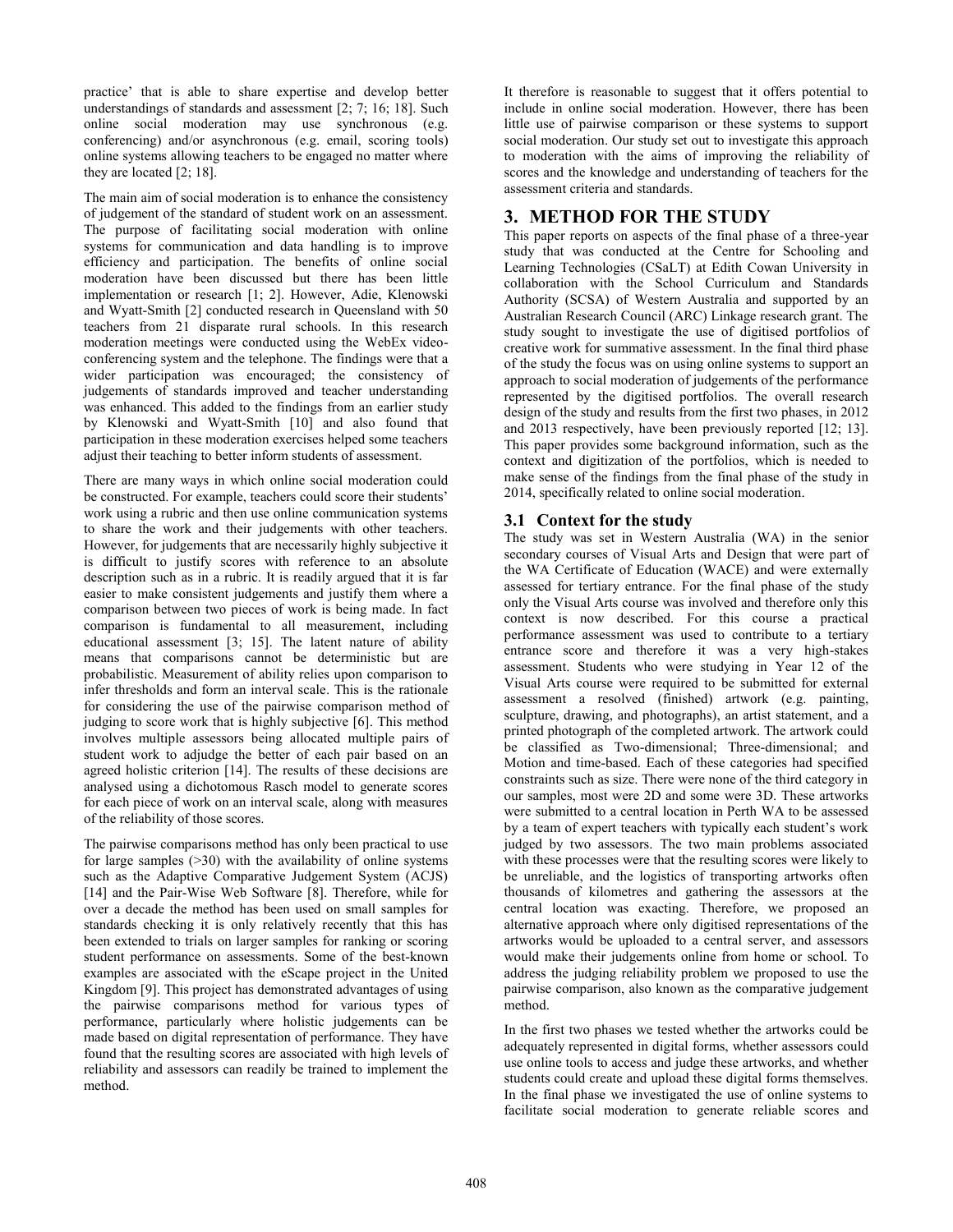provide professional learning for assessors. In particular due to the expanse of WA we wanted to demonstrate that this could be achieved no matter where the assessors resided.

#### **3.2 Portfolio digitisation**

All portfolios, including those in our Phase 1 sample, were sent by the students, or their teachers, to a central location that was a large hall in a suburb of Perth. Our research team was permitted one day to access the portfolios to create the digitized representations of the 75 submissions using SLR digital cameras and digital video cameras. For some 3D works the video was recorded using a motorised turntable. Initially we had to locate our sample of artworks from amongst the thousands of submissions.

Due to the constraints of time and space it was not possible to fully implement the intended digitising procedures (refer to Table 1), however, the best attempt was made for each portfolio. We were not able to use additional lighting or backdrops and often there was no time to check and retake photographs or videos. However, for each of the 75 submissions between 1 and 10 main photographs were taken, along with a photograph of the artist statement, and a short video. At a later date we digitally constructed four close-up images from the main photo(s), under the guidance of an art education expert. Then these images along with the originals were combined in a single PDF file. In addition for some 3D works an animated virtual video was constructed. For Phase 2 another sample of students in Year 11 used similar specifications as those in Table 1 (optical close-ups instead of digitally constructed) to digitise their own artwork and upload it to an online repository.

**Table 1. Intended digitising specifications** 

| <b>Type</b> | Requirement                                                                                                                | File       |
|-------------|----------------------------------------------------------------------------------------------------------------------------|------------|
| 2D          | Photo of 'Artist Statement'                                                                                                | JPG        |
|             | Full size photo (Hi res 300dpi) with a<br>matchbox included for size comparison.<br>72 dpi adequate for on screen viewing. | JPG        |
|             | $4 \times$ close ups – digitally extracted from main<br>photo                                                              | JPG        |
|             | All photos combined                                                                                                        | <b>PDF</b> |
|             | HD Video (pan & zoom) - 10 secs                                                                                            | <b>AVI</b> |
|             | Photo of proposed installation photo<br>if<br>provided.                                                                    | JPG        |
| 3D          | Photo of 'Artist Statement'                                                                                                | JPG        |
|             | Full size photo $+$ size object such as a match-<br>hox                                                                    | JPG        |
|             | 4 x close ups - extracted from main photo                                                                                  | JPG        |
|             | At least 4 x angle photos (left, right, top,<br>bottom)                                                                    | JPG        |
|             | All photos combined                                                                                                        | <b>PDF</b> |
|             | HD Video (pan & zoom) - 10 secs                                                                                            | <b>AVI</b> |
|             | 3-D Animation for selected works                                                                                           | <b>AVI</b> |

## **3.3 Assessment criteria and tools**

The criteria used for analytical marking were those used for officially scoring the art submissions, as laid out in the course documentation. They were presented in the form of a rubric, with each criterion allocated a maximum score with score-points described in terms of required performance. The criteria titles were (maximum score): Creativity and innovation (6); Communication of ideas (5); Use of visual language (12); Use of media and/or materials (5); and Use of skills and/or processes  $(12)$ .

For pairwise comparison judging, a single holistic criterion was distilled from the analytical criteria in a consensus meeting with the assessors in the first phase of the study. The holistic criterion for Visual Arts was,

*Judgement about performance addresses students' ability to creatively use visual language, materials and processes to skilfully communicate an innovative idea in a resolved artwork.* 

The scoring by analytical marking and pairwise judgements was done using online tools accessing the digital portfolio files from servers. A custom built analytical marking tool using Filemaker Pro [4] was adapted from a previous study to allow assessors to view the portfolio files and use a rubric to score them in a standard Internet browser (see Figure 1). The assessor clicked on the 'Exam Files' buttons in the top right to view the digital representations of the student's work and used the radio buttons in the rubric on the left to record their scores.

The pairwise comparisons method was facilitated with an online scoring tool, the Adaptive Comparative Judgements System (ACJS), developed with the MAPS portfolio system for the escape research project [14]. It is termed adaptive because the pairs of portfolios to be judged are generated dynamically based on the results of previous judgements, rather than all the pairs being generated at the beginning. Example user interface screens are provided in Figure 2. Assessors accessed the tool through a standard Internet browser, logged in and then viewed a pair of portfolios by clicking on the 'A' and 'B' buttons on the toolbar, then to record their judgement they clicked on 'Compare', the interface box at the bottom right popped up to allow them to indicate their selection of the 'winner' and type in any explanatory comment. The data collected from this system is automatically fed through a Rasch measurement dichotomous model to estimate scores and reliability coefficients. These are provided as online reports by ACJS, some of which can be downloaded as spreadsheets.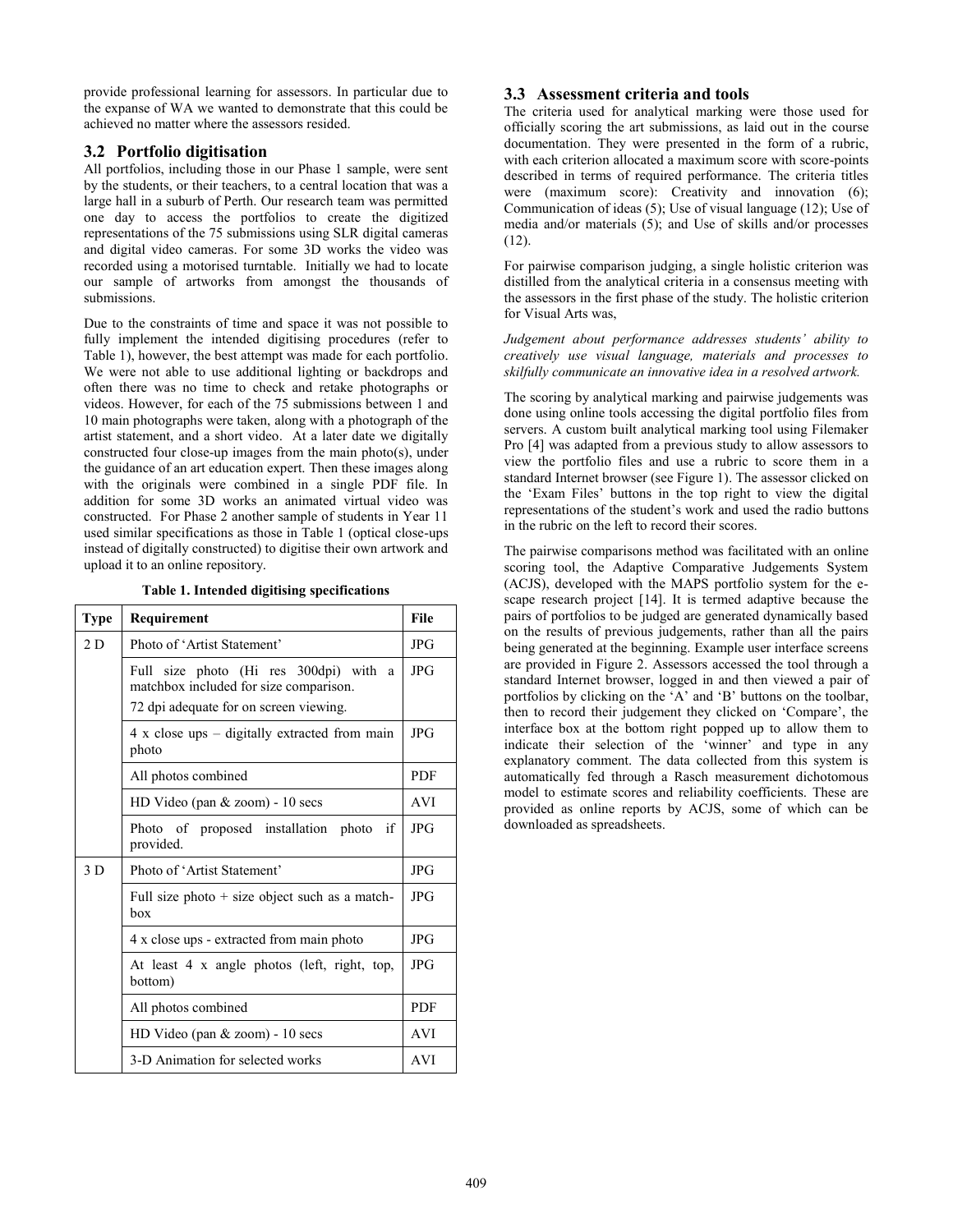

**Figure 1: Interface for analytical marking tool** 



**Figure 2: Interface for ACJS tool** 

## **3.4 The first two phases of the study**

The first two phases of the study demonstrated firstly that the Visual Arts submissions could be digitised with adequate fidelity for the purposes of assessment, and secondly that in general students were able to digitise their own work and submit it online. This could all be achieved using relatively inexpensive and accessible technologies. Further, we demonstrated that online systems could be used to support the judging or scoring of these portfolios with minimal maintenance. This allowed investigation of the pairwise comparisons method of judging that was found to provide reliable scores. In fact given the generally low inter-rater reliability coefficients from analytical marking the pairwise method appeared to be well suited to the traditionally highly subjective nature of artworks. In addition, there was a strong correlation between these scores and the official scores for the physical submissions (this was not the case for the other course we investigated; Design).

However, we did identify that the teachers and students generally held negative attitudes and perceptions towards replacing the physical submission with digital representations. In addition, the external digitisation in Phase 1 was impractical and inefficient and it was determined that the only viable option

was for students to digitise their own work. This was investigated in the second phase of the study where students followed a detailed set of technical specifications (e.g. backdrop, lighting, camera quality, file formats and size). Although this was found to be feasible it was still the case that most students and teachers were not convinced of the validity of these approaches to assessment.

#### **3.5 Sample and procedures for the third phase**

The sample for the third phase was 12 Visual Art teachers from rural schools in WA. However, the work to be assessed was the 75 digitised submissions from the first phase of the study. These files were stored on a server for analytical marking using a custom-built online tool, and uploaded into the ACJS for pairwise comparison judgement [12]. The aim of the third phase was to support these teachers, either from their schools or homes, to use these online technologies to participate in an approach to social moderation over a period of weeks. The plan for social moderation of the Visual Arts digital portfolios followed a sequence of four stages.

*Stage 1. Analytical marking of a stratified sample of portfolios.* Each teacher independently used an online custom-built Filemaker Pro database system tool to score the same sample of 10 portfolios using an analytical marking rubric. The intention of this exercise was to familiarise them with the assessment criteria and the range of quality of the portfolios. Therefore, the sample of portfolios had been selected to represent this range, as determined by the ranking from scores in the first phase of the study. Assessors were supported by a set of instructions and access via email and phone to members of the research team.

*Stage 2. Online meeting: making pairwise judgements and using the ACJS tool.* A synchronous online meeting was set up using the Adobe Connect video-conferencing system. All teachers joined from their homes or schools. The intention of this meeting was to review the 10 portfolios used in the first stage, introduce the concept of pairwise comparative judgement, and introduce the use and operation of the ACJS. At the end of the meeting we shared our screen with participants so that the group could discuss some judgements for the first few pairs of portfolios. Using chat and audio conferencing each participant could explain the basis on which they would make a judgement of the winning portfolio and a vote was taken to show the balance of judgements.

*Stage 3. Pairwise comparative judgements of all portfolios.* After the online meetings each assessor worked independently using the ACJS for a few weeks to make the judgements it allocated to them. At the end of each round of judgements the system provided statistical and graphical output on such as the number of judgements and reliability coefficient. Some of this information was emailed to the assessors along with a summary explanation. When the overall reliability coefficient was determined to be high enough assessors were emailed to ask them to stop inputting judgements. Once again, assessors were supported by a set of instructions and access via email and phone to members of the research team.

*Stage 4. Online meeting for review.* A final synchronous online meeting was set up using the Adobe Connect videoconferencing system. The intention of this meeting was to provide a forum for presentation of the results from the ACJS, view a number of portfolios that had either scored high or low, or for which judgements appeared to be less reliable. There was also an opportunity for participants to report on their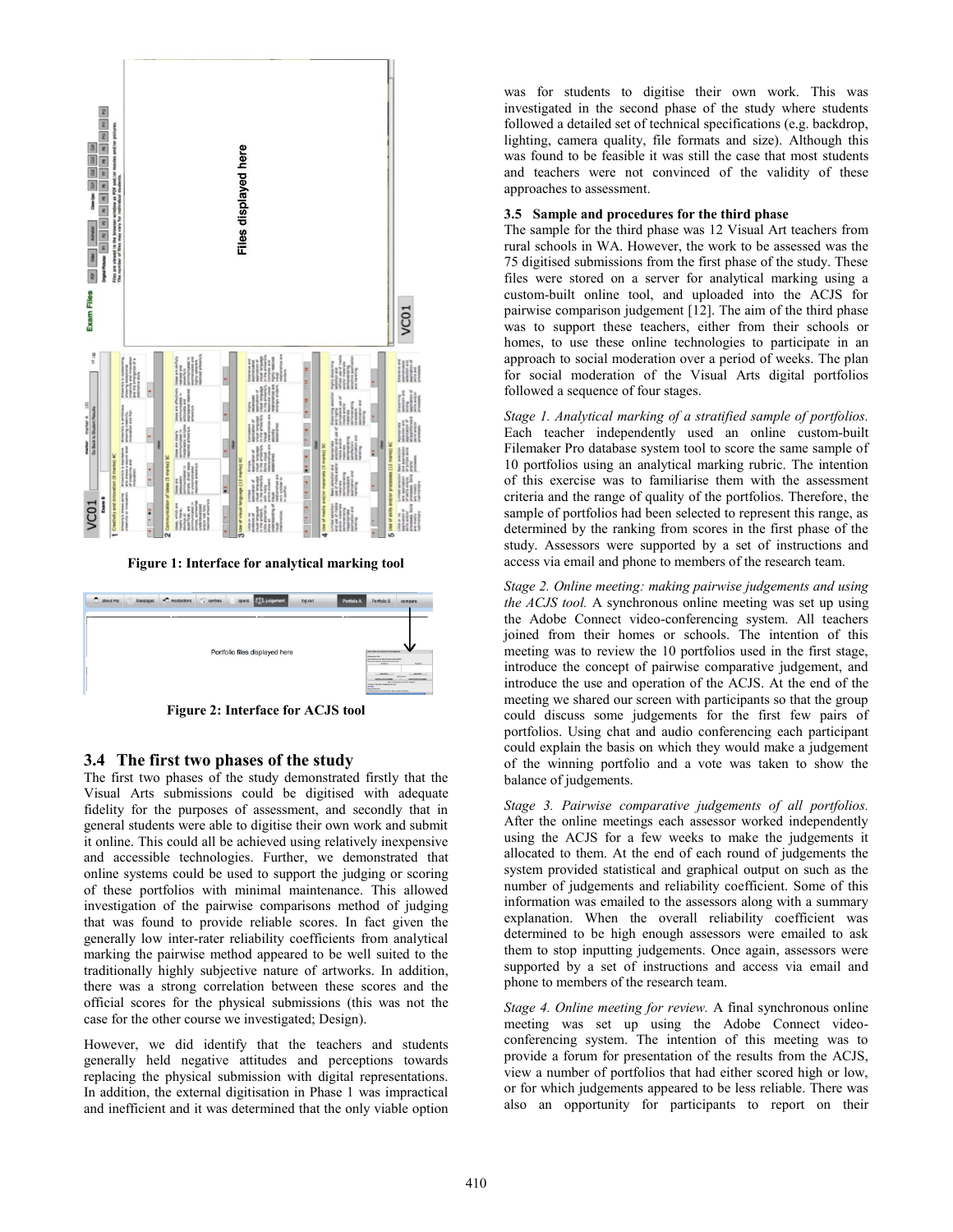experiences, and give their impressions of the ACJS and the pairwise comparison method.

Overall, almost all assessors were able to participate in all four stages, from home or school, and following the general instructions, with minimal personal support. As a result we were able to collect a range of data to analyse including the scores from Stages 3 and 4, researcher observations and anecdotal records, and interviews with the assessors upon completion. The findings are now discussed.

## **4. FINDINGS ABOUT ONLINE SOCIAL MODERATION**

Findings from an analysis of the qualitative (interviews) and quantitative data (scores) are now reported in summary form starting with an analysis of the qualitative data. More detail on some of the data and analysis may be obtained from previous reports [12; 13]. This qualitative analysis included the interviews that focussed on attitudes and perceptions about the authenticity and quality of the digital representations, the ease and effectiveness of the comparative judgements process, and the online scoring for moderation and standard setting purposes. This analysis is followed by a discussion of findings from the quantitative data around the reliability of the scores, which is augmented with data from the notes assessors entered in ACJS while making their judgements, and a report from an expert assessor on a set of portfolios having less consistent judgements.

#### **4.1 The fidelity of the digital representations**

In the first two phases there had been a particular focus on perceptions of assessors, teachers and students of the authenticity and quality, or fidelity, of the digital representations. Because the work being digitised was artwork almost everyone would perceive that the digital representations could never be as good as viewing the original artwork. However, the question was whether the quality of the digital representations was adequate to reliably score the work for summative assessment purposes. In particular it was important that assessors had enough information to judge the work as they would when viewing the original work. On balance from the first two phases of the study it was determined that almost all the digital representations were more than adequate for assessment purposes. [Note: Our scores did not influence the final results.]

In general the evidence in the Phase 3 appeared to show that almost all of the assessors involved were able to visualise the original work by viewing the digital representations. For example, one assessor could readily identify where students 'understood the use of elements and principles of art'. From the interviews two were strongly of the opinion that the representations were more than adequate while one felt that for some artworks the representations were not adequate. The others held opinions between these two. However, to some extent they all held some concern that intricate features of the works such as 'textural nuances', 'size', 'techniques', and 'materials' may not be fully represented, although this may not affect the final judgement. Further, some of them felt that the quality of photographs, and in particular videos, could be improved with a view that the latter were really only useful to indicate the size of the artwork, particularly for 3D works. Despite the limitations they all supported the value of the pairwise comparison method with one assessor stating that this 'exhaustive method of comparative marking probably cancels out this problem as accuracy of marking seems evident'. So overall the consensus

was that the digital representations had adequate fidelity for assessment purposes.

#### **4.2 Pairwise judging process and ACJS**

For almost all assessors in all three phases of the study the pairwise judging process was a new concept. They were familiar with using rubrics for analytical marking but not with the concept that data from a large number of binary judgements could be used to generate a score. Further, most of them had no experience in using online tools with either method or with using digital representations in these processes. However, they all relatively quickly developed an understanding of the mechanics of the pairwise judging process and that such relative judgements could be easier and more consistent than the absolute process using a rubric, particularly for the purposes of moderation. For example, one assessor made the following observation.

*I found comparative [pairs judging] much easier than the analytical method. Because marking art can be subjective at times, having another piece to compare the work to allow the piece to be marked against something solid and 'real'.*

They did recognise that comparisons were more difficult when the work was of similar quality and that it was sometimes difficult to make a judgement that balanced components of the holistic criterion. These components were readily represented in the analytical marking rubric but they had to be retained and balanced in the mind together for pairwise judging.

In addition to their perceptions of the concepts involved we were also interested in their experience of using the online assessment tools, particularly the ACJS. They all used these tools on computers either at their homes or schools. A few of them needed help from their school IT support, particularly to install the Firefox browser, and thus they used the tools from school. Although some complained about slow file downloads they all were able to use the tools and found them 'very easy and accessible', and 'easy to navigate'. Some did suggest that the ACJS could have a zoom function or full screen function for photographs and videos. Also they would have liked the pair of portfolios to be available continuously, side-by-side. However, overall we could conclude that it would be feasible to use pairwise judging with the ACJS for moderation purposes to involve teachers from across the state.

Overall it was concluded that the assessors preferred using the pairwise judging method in the manner it was facilitated by the ACJS. The system was relatively easy to use and they believed that they were able to more accurately and consistently judge the student work.

#### **4.3 The value of the online meetings and support**

The intention was to complete all moderation processes with no face-to-face meetings requiring the need for each stage to be facilitated through online systems and supported using online or phone communication. Assessors needed to be supported in using the two online assessment tools and joining the online meetings. The latter was particularly critical in developing an understanding for pairwise comparison, learning to use the ACJS and being able to consistently apply the holistic criterion. They all made some use of the instruction documents, and email or phone contact with the research team. Typically they found that the documents were 'referred back to' when needing to access the online systems. In addition some sought help from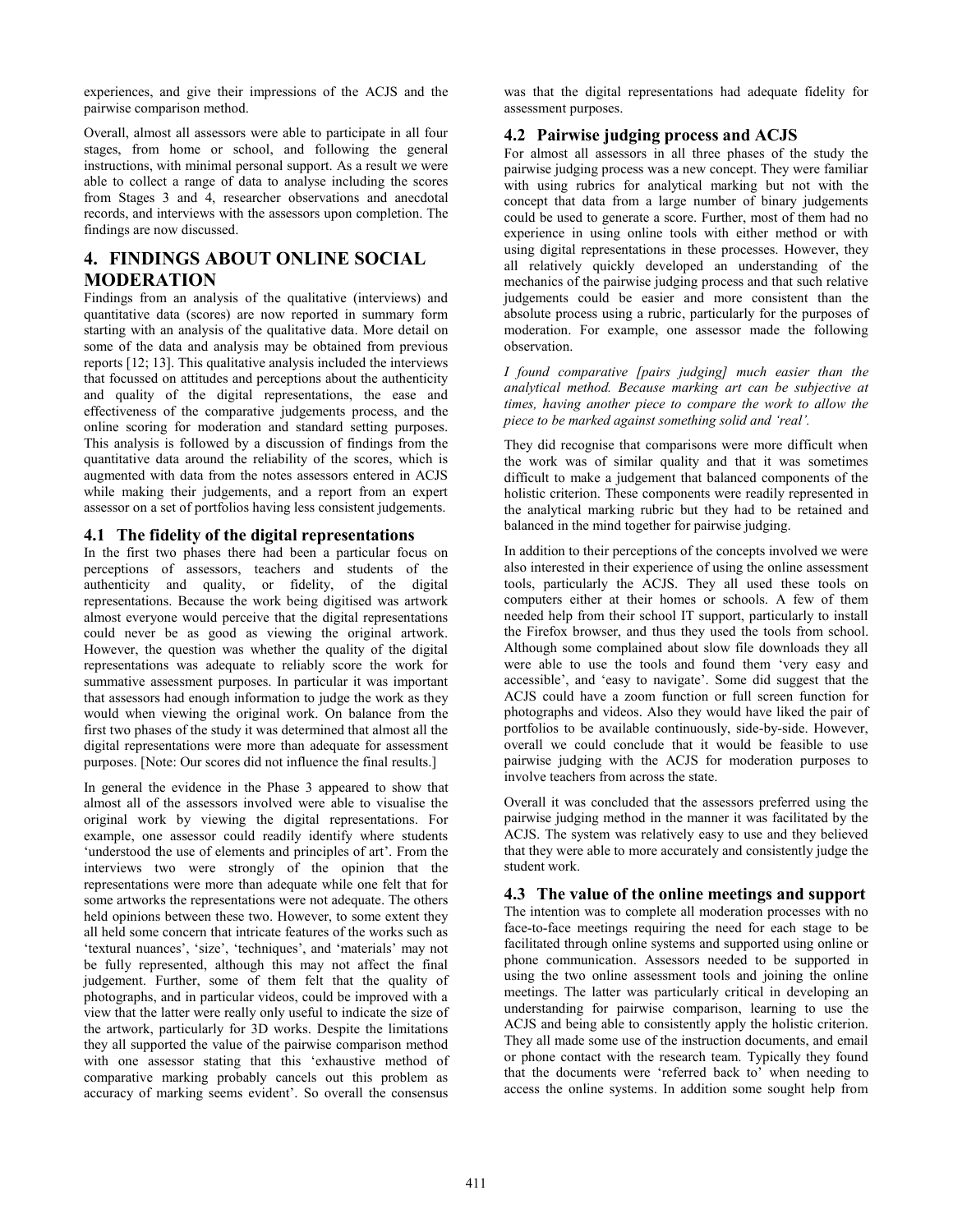their school 'IT department'. The final outcome was that all assessors were able to access the three online systems.

As may be expected the most difficulty was associated with using the Adobe Connect conferencing system for the online meetings because the Firefox browser was recommended, school firewalls had to be encountered and microphones were needed for audio conferencing. However, only one was not able to have an adequately functioning setup complaining that it was, 'very frustrating as we did not have the software to use and I was unfamiliar with the Connect conferencing site, the Firefox software and the process of having a video-conference'. While the majority used the systems from home because they felt the technology was more reliable and the environment was more conducive, some worked at school particularly if the Internet connection was better or there would be fewer interruptions.

In general the assessors, apart from two, found the initial online meeting to be very useful in providing opportunities to 'ask any questions directly relating to the process', showing 'how to use the software', and getting 'feedback'. At the time the researchers involved believed that the meeting had achieved the required outcomes, in particular all assessors were then able to use the ACJS. Most found the final online meeting 'good' probably because the meetings reduced the feeling of isolation associated with teaching in rural schools where they were often the only art teacher. Comments included that it was helpful to 'hear the input from other art teachers', a 'good way to have questions answered instantly' and 'good visuals to see how to make things happen'.

Overall we believe that we had demonstrated that social moderation could be adequately achieved without using face-toface meetings.

## **4.4 Assessor perceptions of the moderation processes**

For our approach to online social moderation to be implemented widely it would be necessary for teachers to perceive it to have adequate efficacy. Therefore, in interviewing participating teachers we asked about their perceptions of the processes and online systems for the purpose of moderation. In general they believed that either of the online scoring systems would be "an excellent way to moderate work" and "great for backing up decisions after in school and district moderation". To some extent this was probably due to the difficulty of rural teachers participating in social moderation, at one put it the current faceto-face moderation process was 'out-dated'. In fact some had not had previous opportunities to view artworks of students from other schools and thus the online tools were perceived to be "very effective" for standard setting purposes because assessors could see a "greater amount of work, viewed with the greater range, the better the understanding of standards".

As previously explained most perceived the pairwise comparison method as preferable for highly subjective areas such as art, with one stating that, "analytical moderation by itself is a waste of time but the comparative pairs marking could be very useful". The major concern of some was that using online tools meant that assessors were not seeing the original works that was perceived to be 'NOT the same at all'. However, in general almost all indicated that they perceived online social moderation in the way they had experienced it preferable to the status quo. To some extent this appeared to be not only the opportunity to participate but also that they perceived that the final results would be more reliable. One of them made the point that it was 'very reassuring that the marks given and comments made were similar to the ones I gave. It also gave me a wider view of the types of artworks being developed by students in the State which was helpful'.

For wider implementation this approach to social moderation needed to be demonstrated to be not only feasible but also economic. Therefore, they were asked for a record of the time taken for analytical marking, pairwise judging, and other assessment activities such as online meetings. The mean time they spent using the analytical marking system was 3.2 hours and the pairwise judgements system was 8.6 hours. They estimated that the time spent on online meetings and other activities took on average 3.2 hours. This is clearly more time spent than would be economically feasible although if more teachers were involved each would do far fewer pairwise judgements. Even so the results would have to be demonstrated to be clearly more reliable.

The assessors perceived that the moderation processes built around online tools were good for assessing visual arts student work. In particular it was a good way to involve those from disparate locations.

## **4.5 The reliability of the pairwise judgements**

The purpose of moderation is to improve the reliability of scores or grades associated with an assessment. To investigate the reliability of scores generated by the pairwise judgement method statistical measures were used for each phase of the study. In addition in Phase 3 an expert assessor's qualitative judgements were also considered. The ACJS generated its own reliability statistics including a coefficient equivalent to a Cronbach's Alpha. In addition correlation analysis could be used in comparing the scores from the ACJS with those from analytical marking (within the study and the official external scores). Analyses in the first two phases of the study provided evidence that the pairwise judgement method generated reliable sets of scores for artworks. Because in Phase 3 the same portfolios were used as for Phase 1 (but different assessors) it is useful to initially consider the outcomes of this phase and compare these with those from Phase 3.

In the first phase the reliability coefficient from the ACJS was 0.96 and the scores generated correlated strongly with those from analytical marking and the official WACE marking (r=0.80 and  $0.85$ ,  $p<0.01$ ). Interestingly the correlation between the scores from analytical marking by three assessors was poor (average r=0.46) although Rasch measurement analysis of the averaged scores yielded a Cronbach's Alpha coefficient of 0.94. A likely interpretation of this outcome is that the judgement of individual assessors is highly subjective in relation to the application of the criteria to specific artworks, however, their combined judgement is more reliable as represented by the analytical scores average or the pairwise comparisons judgements.

As for the others phases the intention for Phase 3 was to achieve a reliability coefficient from ACJS above 0.95, however, after 15 rounds it had only reached 0.88 and did not appear to be increasing. Therefore the process was stopped to allow analyses of all the data. Initially the scores were compared with those from Phase 1 yielding only a moderate correlation coefficient (r=0.65). Further, for some portfolios there were substantial differences between their rank position from the pairwise comparison judging in Phase 1 and Phase 3. Some of these differences in ranking can be explained by the fact that a small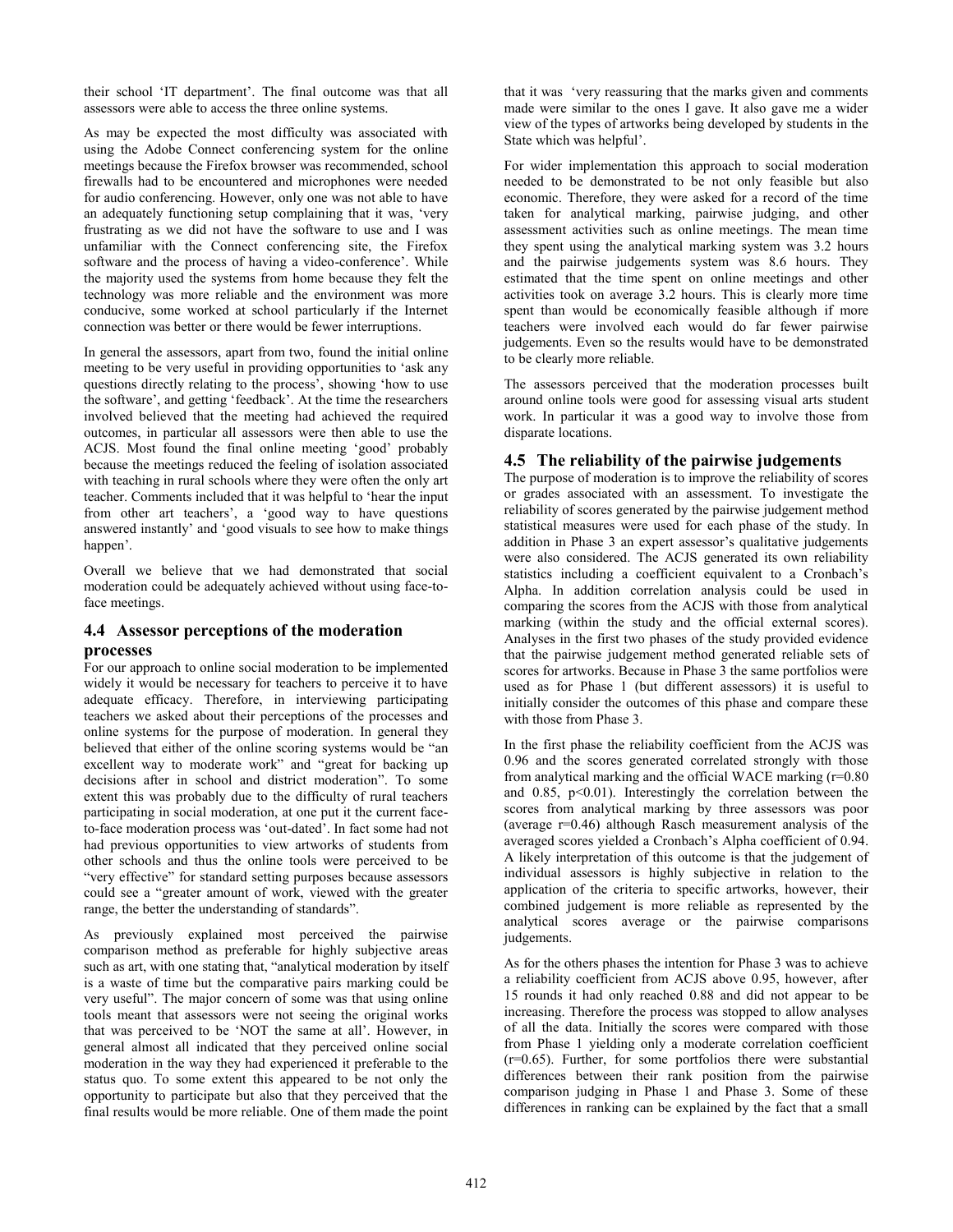change in score can lead to a large change in ranking, particularly if the range of scores is small. The range of scores in Phase 3 was 10, which was about 62% of the range in Phase 1 that was 16. It was decided to investigate the potential explanations for this discrepant outcome with additional analysis of the data including the notes that assessors typed into the ACJS as they recorded their judgements. These notes could be analysed by judge and by portfolio, and thus for a portfolio the notes of all assessors who had viewed the portfolio could be compared as an indication of their perception of that work.

We identified a small set of portfolios that showed a large difference in rankings between the two phases. The notes in ACJS indicated disparate views on the quality of the work with some seeming to focus more on art skills and others on artistic merit (i.e. the meaning of the work). For example for one portfolio an assessor typed "sound use of materials but that could have been pushed more" while another assessor viewing the same work typed "unique and creative, taking risks in design solutions". The conclusion was that artworks that were either only perceived to evoke meaning or demonstrate only high levels of skill were more likely to be inconsistently judged. This was not related to the type of artwork (e.g. 2D, 3D, painting). In addition we employed a highly experienced Visual Arts assessor to review this set of portfolios. She suggested that the scores generated by the Phase 1 assessors were more accurate and that the Phase 3 assessors demonstrated a lack of experience in assessing such work. Further, when we engaged an expert in Rasch measurement analysis to report on inconsistencies in judgements he concluded that this was more associated with particular assessors and from demographic data we had gathered it appeared that these assessors were those with the least experience in WACE marking (most had no experience). It appeared that the assessors in Phase 1 were more consistent because they were experienced WACE markers. The Phase 3 teachers were not as experienced and this showed in the quality and consistency of their judgements.

From this conclusion we formed the opinion that if we had have included one or two more online meetings during the judgement processes in ACJS to review particular judgements, then the quality of judgements would have improved and thus the final reliability. Thus the model for online social moderation we recommended includes these online meetings as shown in Figure 3 in steps (6), (8) and (9).

## **5. CONCLUSION**

The findings of our study in terms of the use of online social moderation for the assessment of digital representations of artworks by senior secondary students are that technically it is feasible, but that the outcomes depend more on the experience and knowledge of the assessors. Typical teachers in Western Australia have adequate access to computers and the Internet to be able to use online scoring tools, access the digital representations and communicate using conferencing and other forms of electronic communications. As a result there would be no need for face-to-face meetings or teachers travelling long distances to view artworks. It was clear that the pairwise comparisons method of judging has advantages over analytical marking for highly subjective material such as artworks. However, the reliability of either method was dependent on the experience and knowledge of the assessors. Therefore the method we used would need to include more scaffolding through online meetings for more novice assessors.



**Figure 3: A model for online social moderation.** 

Because there was evidence that such an approach provided teachers with the opportunity to develop their professional knowledge and understanding of standards and assessment criteria [2] we believe that with time the results would become highly reliable. How efficient this approach can be ultimately made will require further research into this model for online social moderation. In particular we aim to try variations on our model for online social moderation for other courses that have different types of practical assessment tasks and thus different forms of digital representations.

## **6. REFERENCES**

[1] Adie, L.E., 2013. The development of shared understandings of assessment policy: Travelling between global and local contexts. *Journal of Education Policy 29*, 4, 1-14.